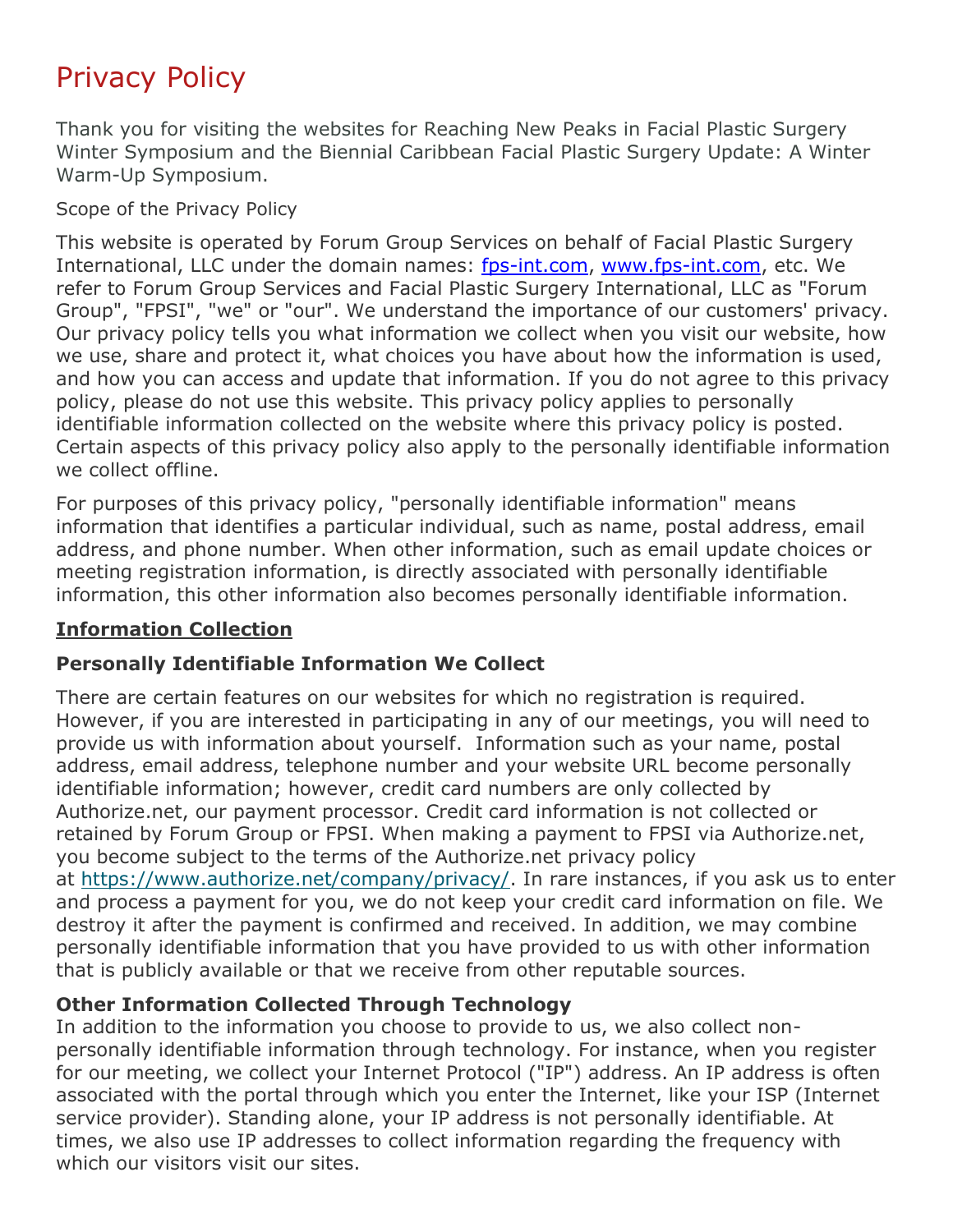Our website also uses cookies. Cookies are small text files that are stored on a user's computer and allow websites to remember information about users. We may use cookies for a variety of purposes in order to enhance the quality of our web site. Transient (also called "session ID") cookies provide continuity from page to page. A session ID cookie expires when you close your browser. Cookies can allow personalization of your return visits to our site and may save you time during certain activities, such as checking out from our registration page. You can choose to remove persistent cookies through your browser options. However, if you do so, your ability to use some areas of our site may be limited.

Device identifiers may be randomly generated or assembled from available system elements such as the IP address for tracking purposes. The information may be combined with information that is personally identifiable so that we can make our website, and any emails you have agreed to receive, more interesting to you.

Cookies, device identifiers, and similar technologies may be used to support FPSI Services, such as applying user preferences, and to associate users, devices, and accounts with each other or with those in a similar location, such as in a household. FPSI uses cookies and similar technologies in combination with other information we maintain for a number of purposes, including to:

- Provide analytics and reporting.
	- o Google Analytics, may be used by FPSI to collect information about visitors to our website, to understand how people use those services and respond to those we serve.
- Maintain information in both identifiable and de-identified forms.
	- $\circ$  FPSI associates your observed interests and activities and may combine this information with other information we have collected about you.
- Measure effectiveness to improve FPSI's meetings
- To assist in identifying possible fraudulent or abusive activities.
- We may allow Third Parties to set or access cookies and similar technologies on your device but only for registration purposes.

In order to provide services, FPSI collects and stores information from user account registration and site usage. We generally refer to the information that we collect in connection with site and registration usage as "user log data".

## **Account Information**

- When you register with FPSI or submit information to FPSI, a copy of that information is routinely made to prevent accidental loss of your information through a computer malfunction or human error and to provide internal analysis and service of our systems.
- FPSI may keep your account information in order to provide immediate access to your personalization preferences each time you visit FPSI.
- If you ask FPSI to delete your account for FPSI Services, in most cases your account will be deactivated and then deleted from our user registration database in approximately 21 days after the meeting, unless prevented from doing so due to technical, legal, abuse detection and prevention, or other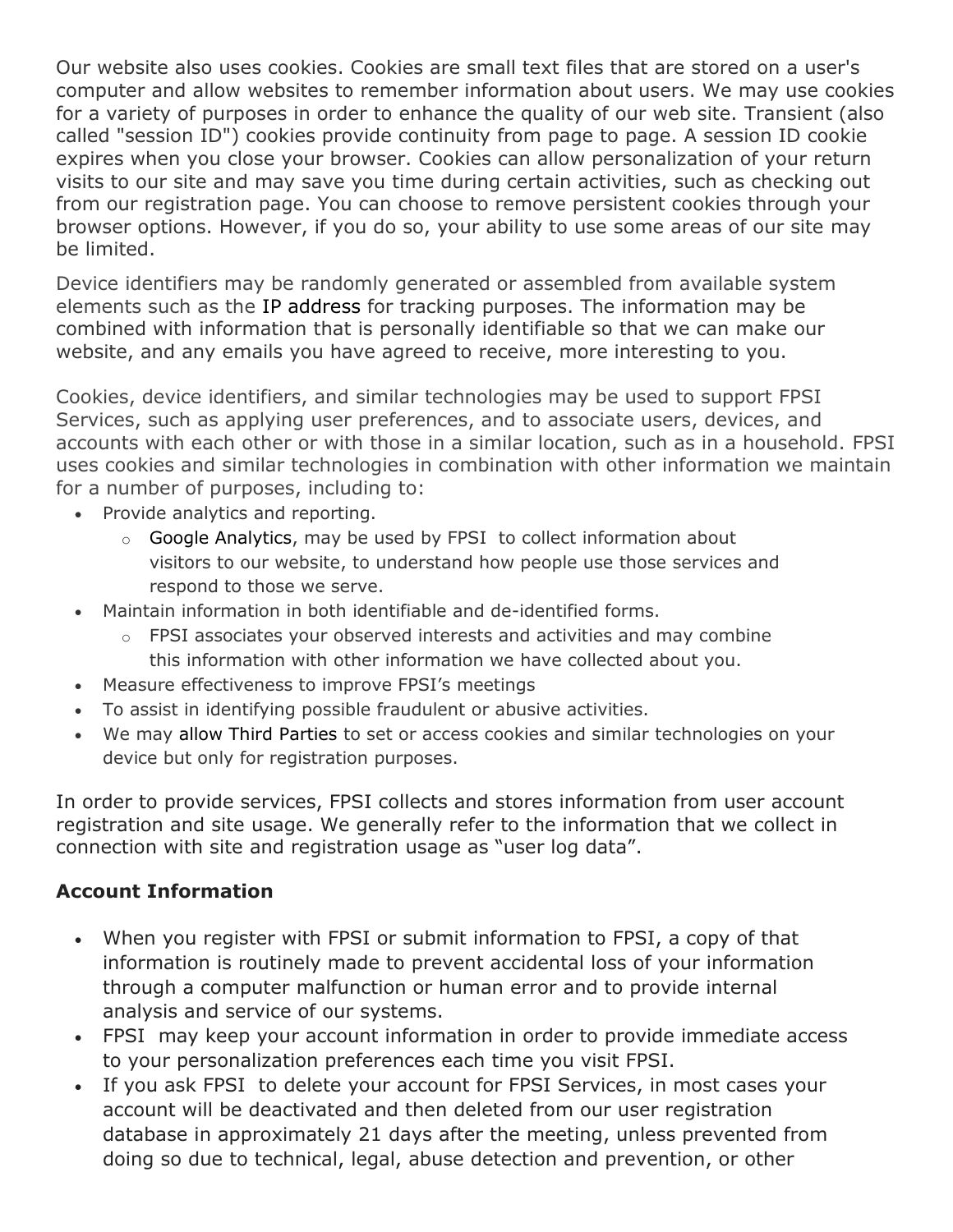limitations. These delays are necessary to discourage users from engaging in fraudulent activity.

- Account information may be retained for a longer period when required by law.
- Some but not all Services may offer you ways to access and remove content that you provided to that Service. FPSI may retain your content for a period of time for backup, archival, legal preservation, or audit purposes.
- Please note that any information that we have copied may remain in back-up storage for some period of time after your deletion request. This may be the case even though no account information remains in our active user databases.

### **Information Security**

The security and confidentiality of your information is extremely important to us, and we take a number of steps to safeguard any personally identifiable information that you provide to us. However, no method of transmitting or storing electronic data is ever completely secure, and therefore we cannot warrant or guarantee that such information will never be accessed, used or released in a manner that is inconsistent with this policy.

#### **Information Use**

FPSI may use your personally identifiable information to deliver the services that you request, enhance your experience at our meetings, and for internal business analysis and other business purposes consistent with this policy. **Forum Group Services does not give any Email address or Phone number to anyone other than the steering committee and course directors without first obtaining your consent via email.**

**We DO offer exhibitors at our meetings access to the names and addresses of our attendees.** We DO NOT include phone numbers or emails.

#### **Email Communication**

If you are interested in obtaining information or services from FPSI, or in participating in the activities on this website (such as meeting registration, subscribing to updates of our meetings, or submitting written content to the website), you may need to provide us with information about yourself. For example, if you register for a certain meeting, you have opted into communication regarding that meeting and its related activities and communications for future meetings FPSI coordinates. All blast email communications sent to you can be opted out through the unsubscribe link in those emails you receive from us. We will comply with the opt-out request within 10 business days. You may still receive communications during that period, but we strive to make the opt-out happen instantaneously. We NEVER trade or sell our email lists with any other organization. To delete the personal information that we've collected from you, please contact Forum Group Services by email at info@theforumgroup.net or by sending a letter to the address listed below. We may have copies of your information for database backup purposes, but the information will never be used in any other way and the backup data are regularly purged.

#### **Links to Other Sites**

We may provide links on our website to other sites related to the meeting or any exhibitor of our meetings. These sites operate independently of FPSI and have